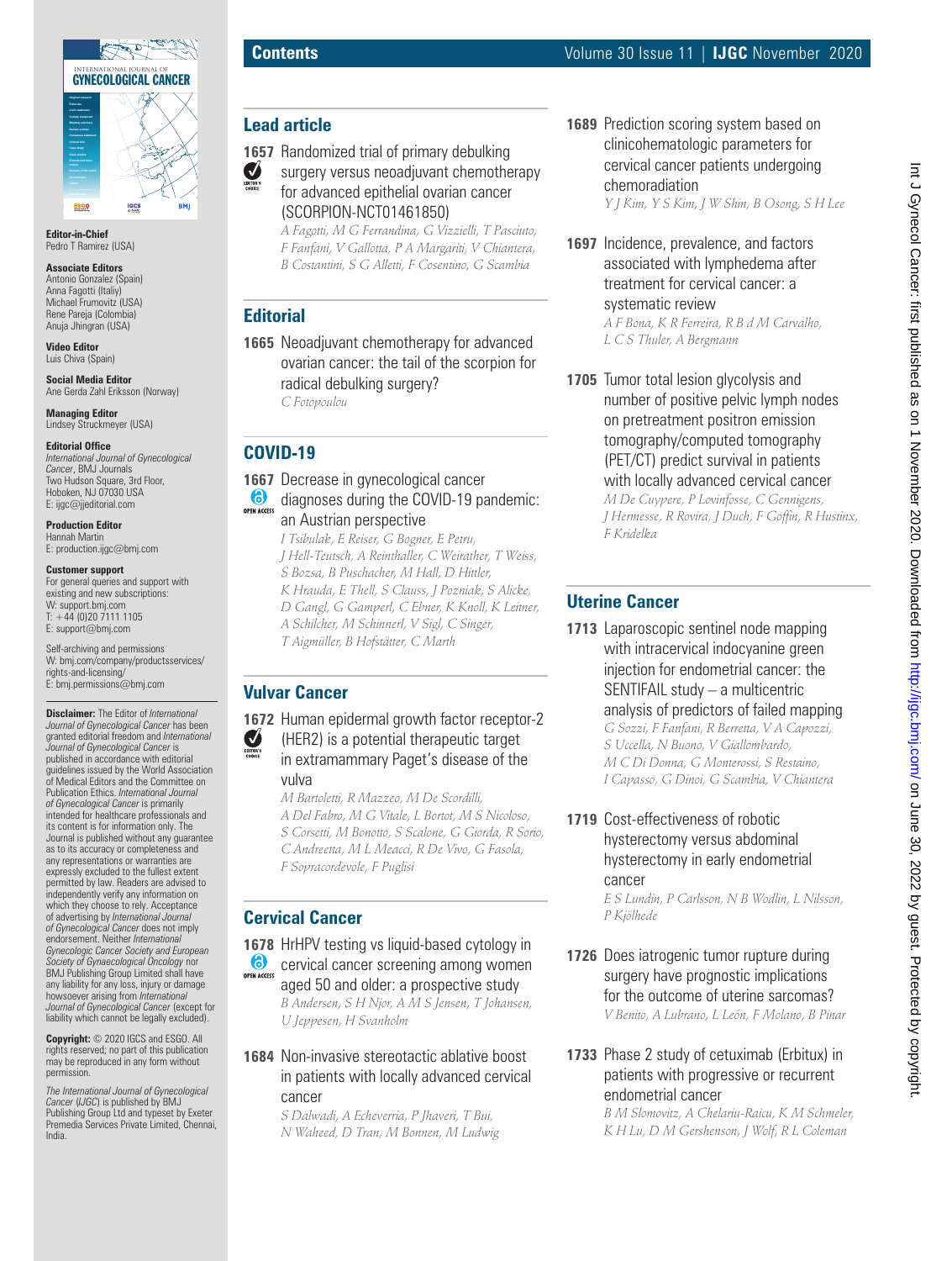# **Contents** Volume 30 Issue 11 | **IJGC** November 2020

**1738** Adjuvant treatment improves overall survival in women with high-intermediate risk early-stage endometrial cancer with lymphovascular space invasion

> *J Son, L M Chambers, C Carr, C M Michener, M Yao, A Beavis, T-T Yen, R L Stone, S L Wethington, A N Fader, W C Burkett, D L Richardson, A S Staley, S Ahn, P A Gehrig, D Torres, S C Dowdy, M W Sullivan, S C Modesitt, <sup>C</sup> Watson, A Veade, J Ehrisman, L Havrilesky, A <sup>A</sup> Secord, A Loreen, K Griffin, A Jackson, A Viswanathan, S Ricci*

### **Ovarian Cancer**

- **1748** Exploring international differences in
- ovarian cancer treatment: a comparison of OPEN ACCESS clinical practice guidelines and patterns of care

C H Norell, J Butler, R Farrell, A Altman, J Bentley,<br>C J Cabasag, P A Cohen, S Fegan,<br>M Fung-Kee-Fung, C Gourley, N F Hacker,<br>L Hanna, C K Høgdall, G Kristensen, J Kwon,<br>O McNally, G Nelson, A Nordin, D O'Donnell,<br>T Schna

EDITORS

# **1757** *BRCA* testing in women with high-grade serous ovarian cancer: gynecologic oncologist-initiated testing compared with

genetics referral *S Piedimonte, J Power, W D Foulkes, E Weber, <sup>L</sup> Palma, A Schiavi, E Ambrosio, R Konci, L Gilbert, K Jardon, L Baret, X Zeng*

**1762** Diagnostic accuracy of serum insulin-like growth factor-binding protein 2 for ovarian cancer

> *P K A Prayudi, I N G Budiana, P D Mahayasa, I G N H W Surya, A A G P Wiradnyana, K Suwiyoga*

**1768** Phase Ib/II study of weekly topotecan and daily gefitinib in patients with platinum resistant ovarian, peritoneal, or fallopian tube cancer

*<sup>A</sup> Chelariu-Raicu, C Levenback, B Slomovitz, J Wolf, D <sup>C</sup> Bodurka, J <sup>J</sup> Kavanagh, C Morrison, D Gershenson, R Coleman*

**1775** Base rate of ovarian cancer on algorithms **6** in patients with a pelvic mass

*A L D Rolfsen, A A Dahl, A H Pripp, A Dørum*

**1780** Low value of staging in detecting extraovarian occult metastasis in mucinous borderline ovarian tumors *H-J Jung, J-Y Park, D-Y Kim, D-S Suh, J-H Kim, Y-M Kim, Y-T Kim, J-H Nam*

# **Surgery**



**1784** Physical activity trajectories following gynecological cancer: results from a prospective, longitudinal cohort study *<sup>S</sup> Fleming, T Jones, M Janda, D Vagenas, L Ward, H Reul-Hirche, C Sandler, A Obermair, S Hayes*

**1791** A systematic review and meta-analysis of sarcopenia as a prognostic factor in gynecological malignancy *<sup>E</sup> <sup>R</sup> Allanson, Y Peng, A Choi, S Hayes, M Janda, A Obermair*

**1798** Comparison of surgical and pathological parameters after laparoscopic transperitoneal pelvic/para-aortic lymphadenectomies

*<sup>A</sup> Jacob, A Plaikner, A Schneider, G Favero, R Tozzi, P Mallmann, C Domröse, P Martus, S Marnitz, J Barinoff, C Kohler*

### **Reviews**

**1803** Ovarian cancer predisposition beyond BRCA1 and BRCA2 genes

*<sup>A</sup> Pietragalla, M Arcieri, C Marchetti, G Scambia, A Fagotti*

**1811** Improving response to progestin treatment of low-grade endometrial cancer

> *E Baxter, D J Brennan, J N McAlpine, J J Mueller, F Amant, M D J M van Gent, D G Huntsman, R L Coleman, S N Westin, M S Yates, C Krakstad, M A Quinn, M Janda, A Obermair*

# **Clinical trials**

**1824** DUETTE: a phase II randomized, multicenter

study to investigate the efficacy and **OPEN ACCESS** tolerability of a second maintenance treatment in patients with platinum-sensitive relapsed epithelial ovarian cancer, who have previously received poly(ADP-ribose) polymerase (PARP) inhibitor maintenance treatment

*<sup>M</sup> McMullen, K Karakasis, B Loembe, E Dean, G Parr, A <sup>M</sup> Oza*